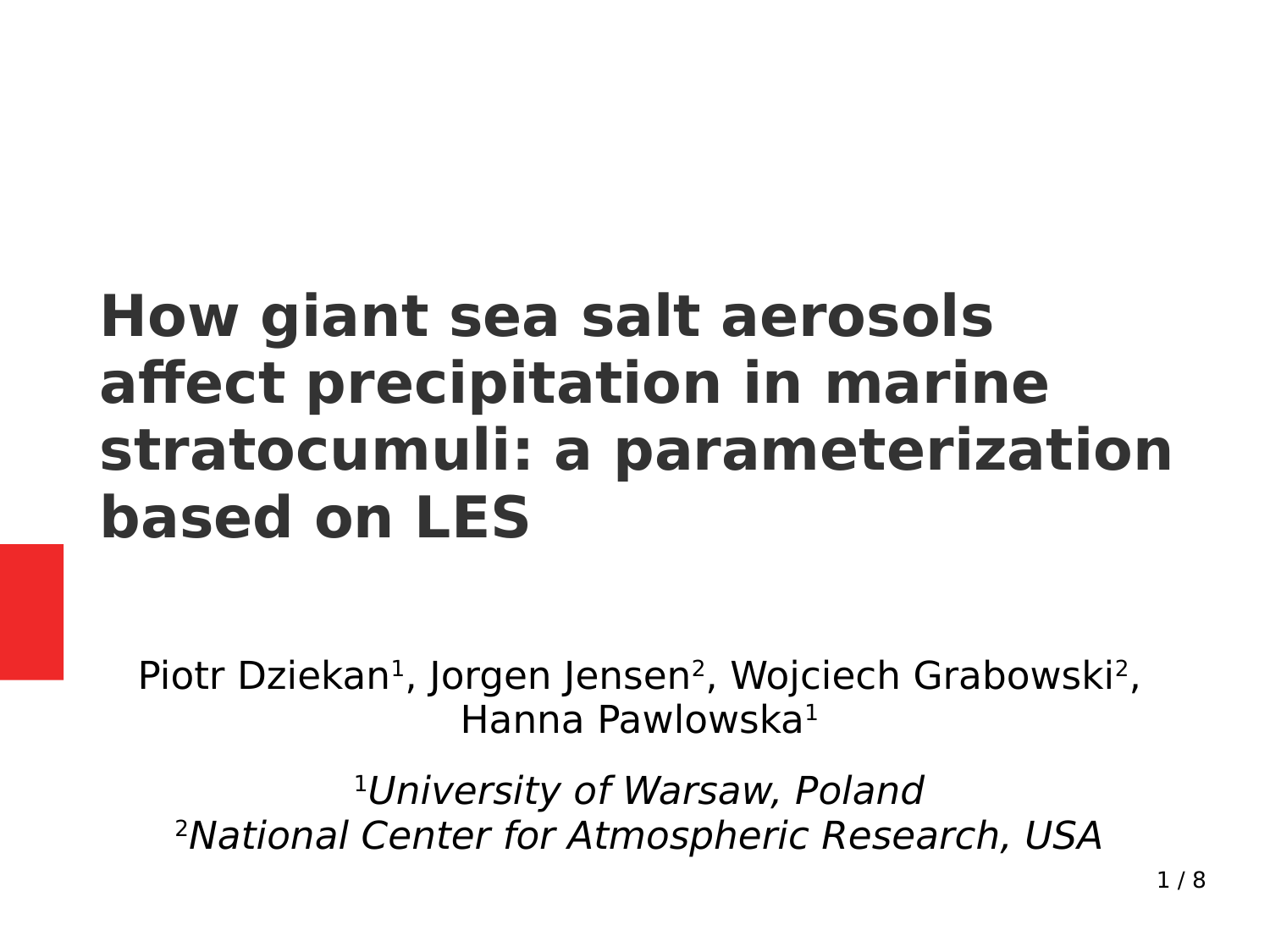### **Giant cloud condensation nuclei (GCCN) in LES**

- Aerosols with large dry radii, typically  $\mathsf{r}_{\mathsf{d}} > 1$ μm
- Droplets formed on GCCN can grow to  $r > 20$ μm through condensation, hence they can initiate collisioncoalescence
- Over oceans, sea salt GCCN are released from breaking waves.
- Sea salt GCCN conc. depends on wind speed, e.g 0.2/cc for 5 m/s and 2/cc for 20 m/s (O`Dowd et al. 1997)
- LES using UWLCM model
- Super-droplet microphysics

CCN spectrum in LES

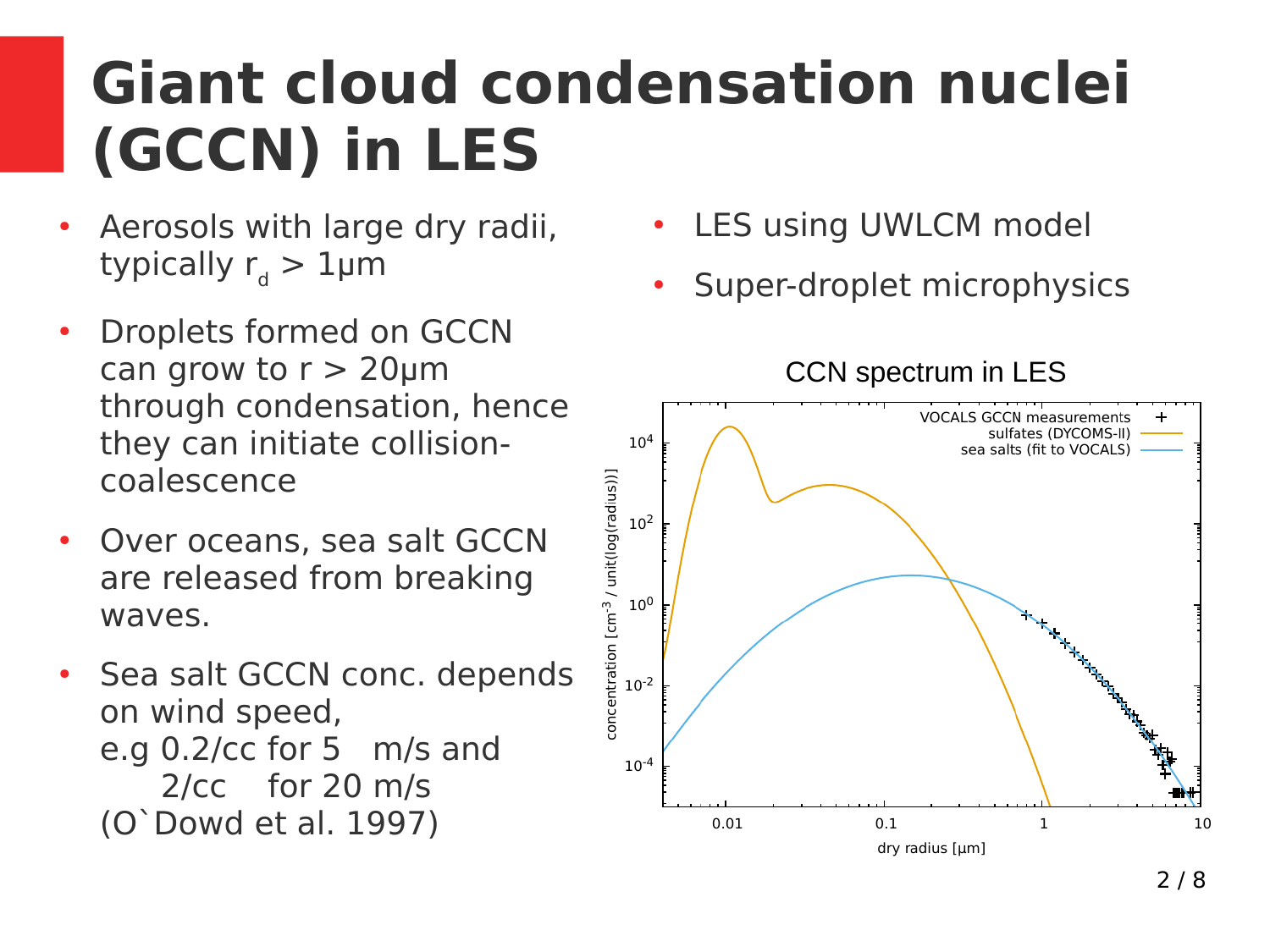## **Vertical distribution of sea salt CCN (cumulus)**

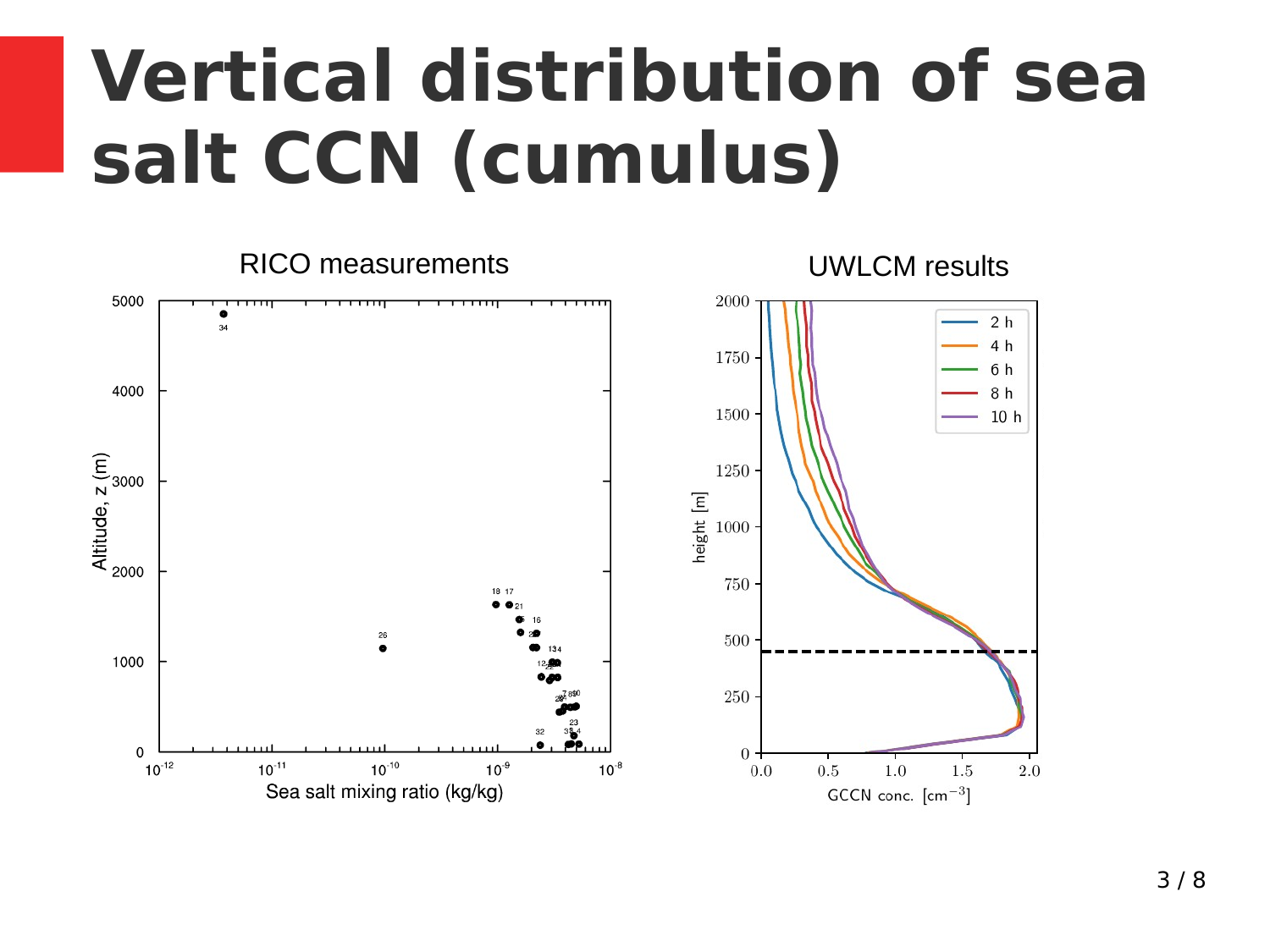## **Cross sections**

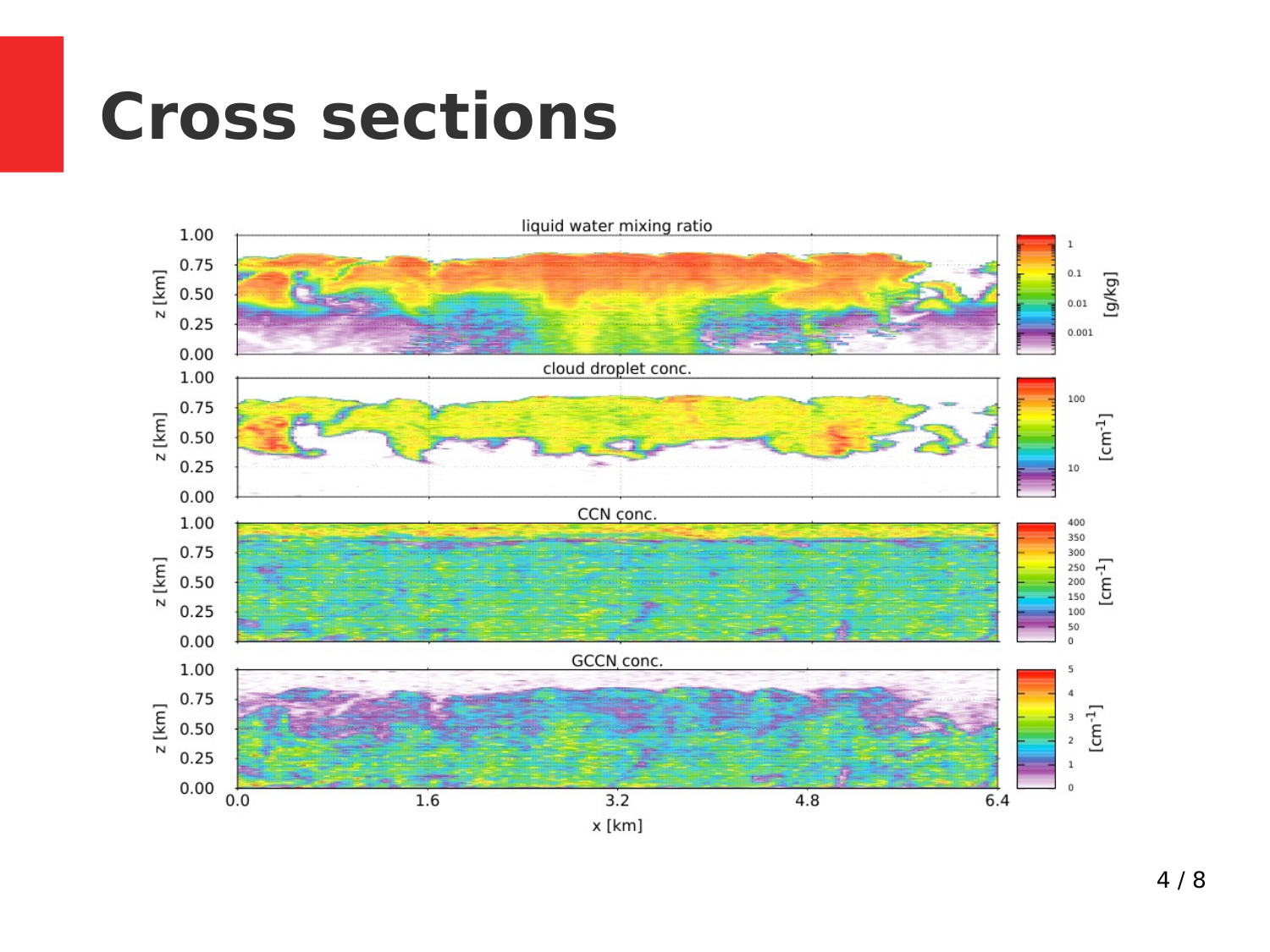#### **Precipitation vs GCCN conc.**



5 / 8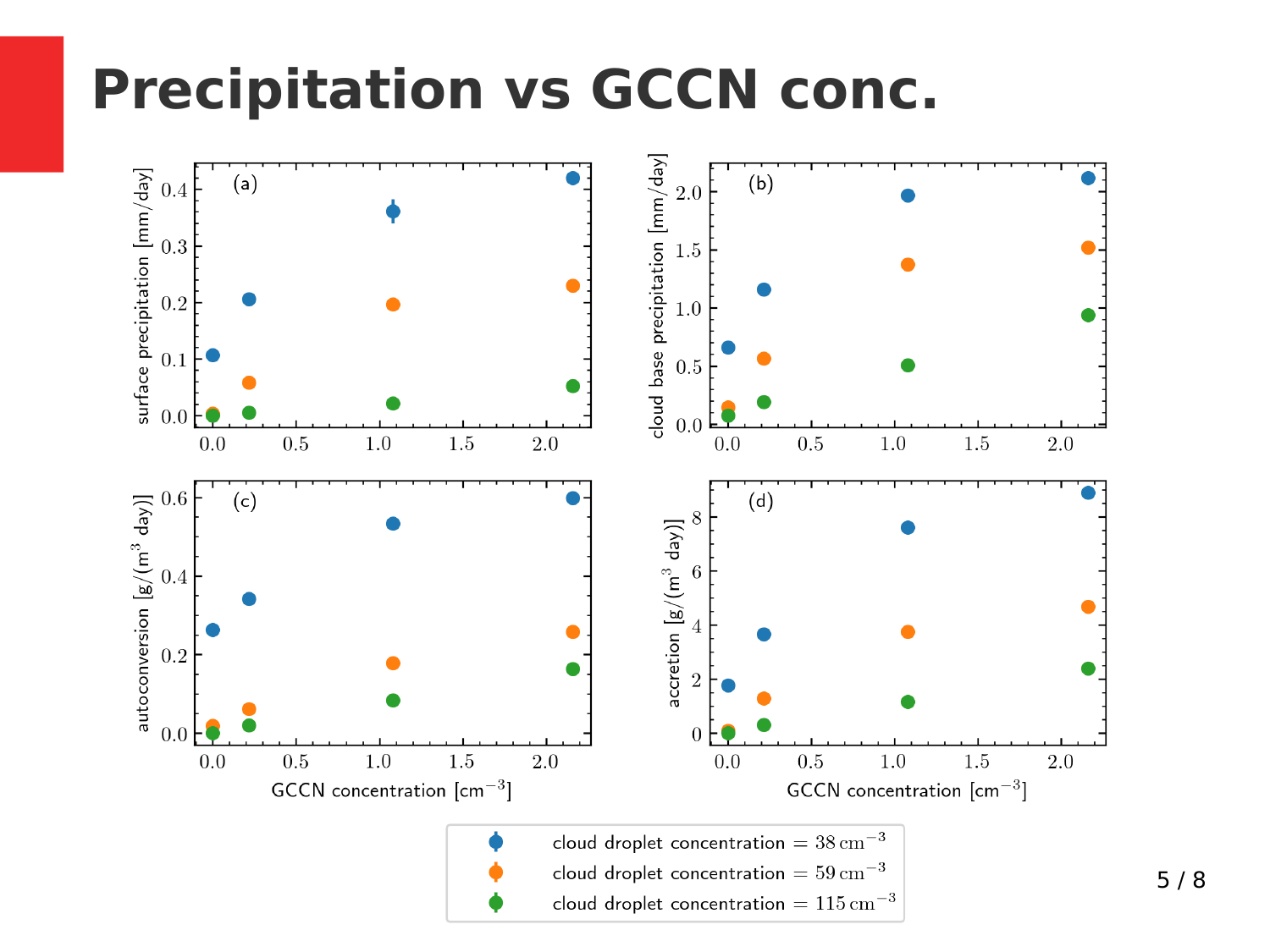#### **Additional precipitation from GCCN**



 $ax^b$  fit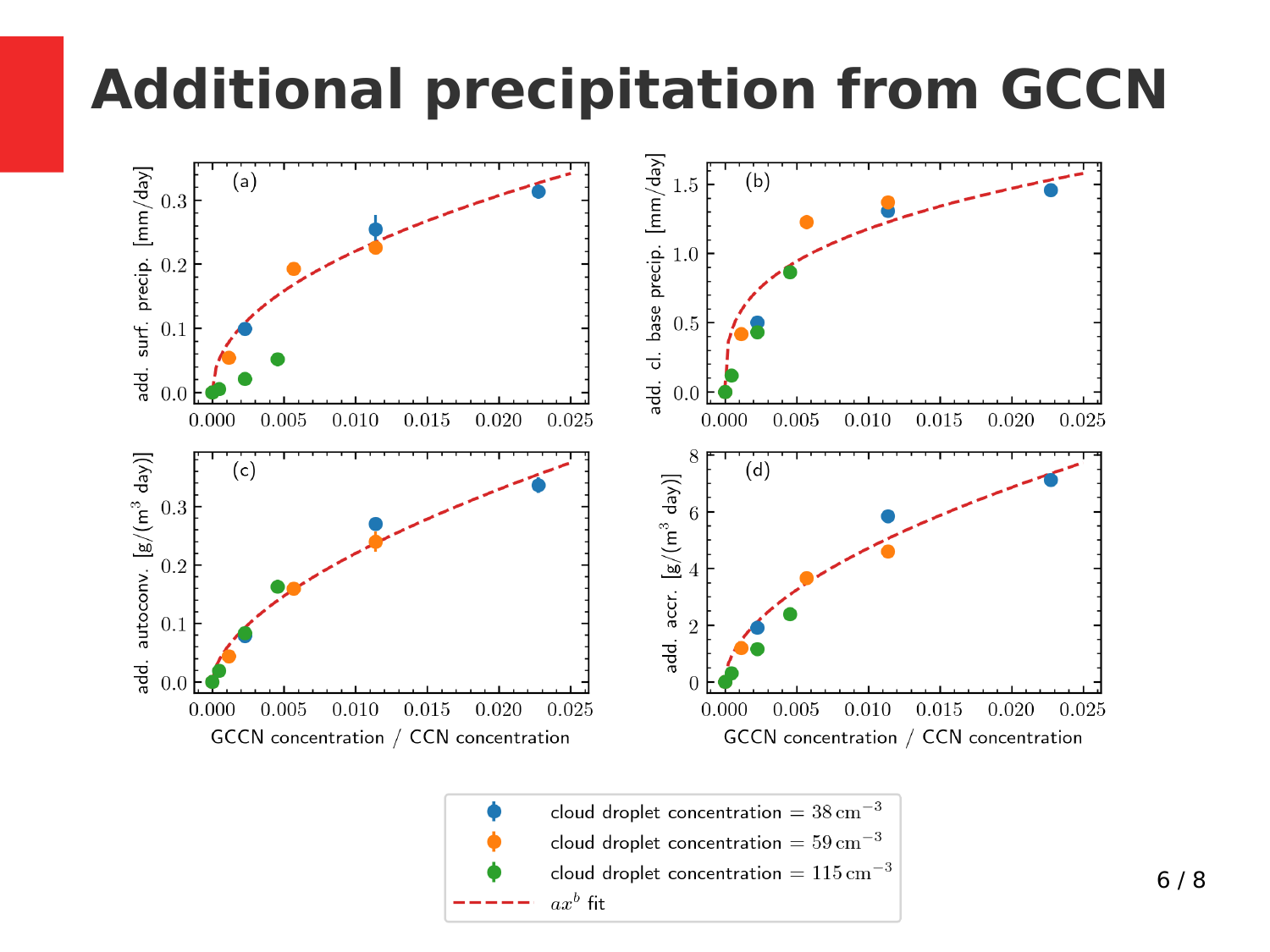## **Comparison with measurements**

| measurement                                            | <b>LES without GCCN</b>                                                | <b>LES with GCCN</b> |
|--------------------------------------------------------|------------------------------------------------------------------------|----------------------|
| ${}^{1}$ Sc:<br>$0.04$ mm/h                            | $0.004$ mm/h                                                           | $0.035$ mm/h         |
| ${}^{2}Sc$ :<br>$0.24$ mm/d - 0.46 mm/d                | $0.01$ mm/d                                                            | $0.22$ mm/d          |
| <sup>3</sup> Cu: no effect of GCCN on<br>precipitation | Significantly lower sensitivity of cloud base precipitation<br>to GCCN |                      |

 Jung et al. *Atmos. Chem. Phys.* (2015) Ackerman et al. *MWR (2019)* Reiche & Lasher-Trapp *Atmos. Res.* (2010), Minor et al. *J. Atmos. Sci.* (2011)